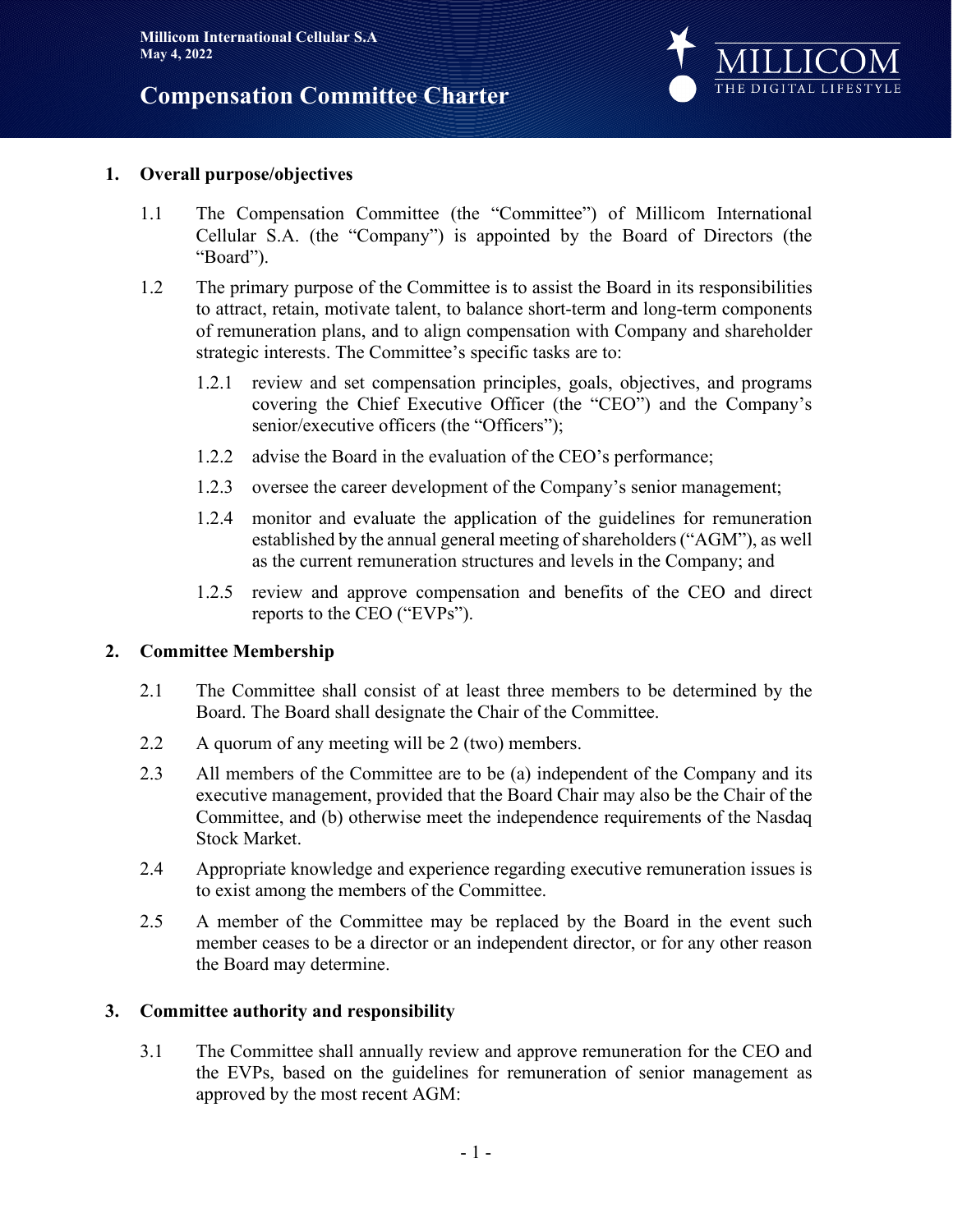# **Compensation Committee Charter**



- 3.1.1 base salary or retainer;
- 3.1.2 annual bonus;
- 3.1.3 long-term incentive compensation;
- 3.1.4 pension schemes; and
- 3.1.5 any other compensation, perquisites and special or supplemental benefits.
- 3.2 In reviewing and approving items 3.1.1 through 3.1.5 above, the Committee may consider the compensation awarded to executives and officers of other companies, the Company's performance, the individual's performance and any other factors the Committee deems appropriate.
- 3.3 The Committee shall annually report on the CEO's performance and set his or her compensation.
- 3.4 The Committee shall have:
	- 3.4.1 the authority to retain and terminate any compensation consultant (and ensure there are no conflicts of interest regarding other assignments of this consultant) to be used to assist in the evaluation of the compensation of the CEO or the Officers;
	- 3.4.2 the authority to approve such compensation consultant's fees and other terms of engagement;
	- 3.4.3 the authority to obtain advice and assistance from internal or external legal, human resources or other advisors; and
	- 3.4.4 the Committee may select such advisors, or receive advice from any other advisor, only after taking into consideration those independence factors enumerated by The Nasdaq Stock Market rules.
- 3.5 The Committee shall prepare an annual report on executive compensation for inclusion in the Company's external reporting and filing documents.
- 3.6 The Committee shall review and approve the Company's share-based compensation or other award programs, in addition to the approval of General Meeting of Shareholders.
- 3.7 The Committee shall periodically review information regarding candidates for executive management with a focus on the professional development of those individuals.
- 3.8 The Committee shall make periodic reports to the Board, which shall be at least once per year.
- 3.9 The Committee shall periodically review and reassess the adequacy of this Charter and recommend any proposed changes to the Board.
- 3.10 The Committee shall have the power to hire legal, accounting, financial or other advisors as they may deem necessary in their best judgment with due regard to cost,